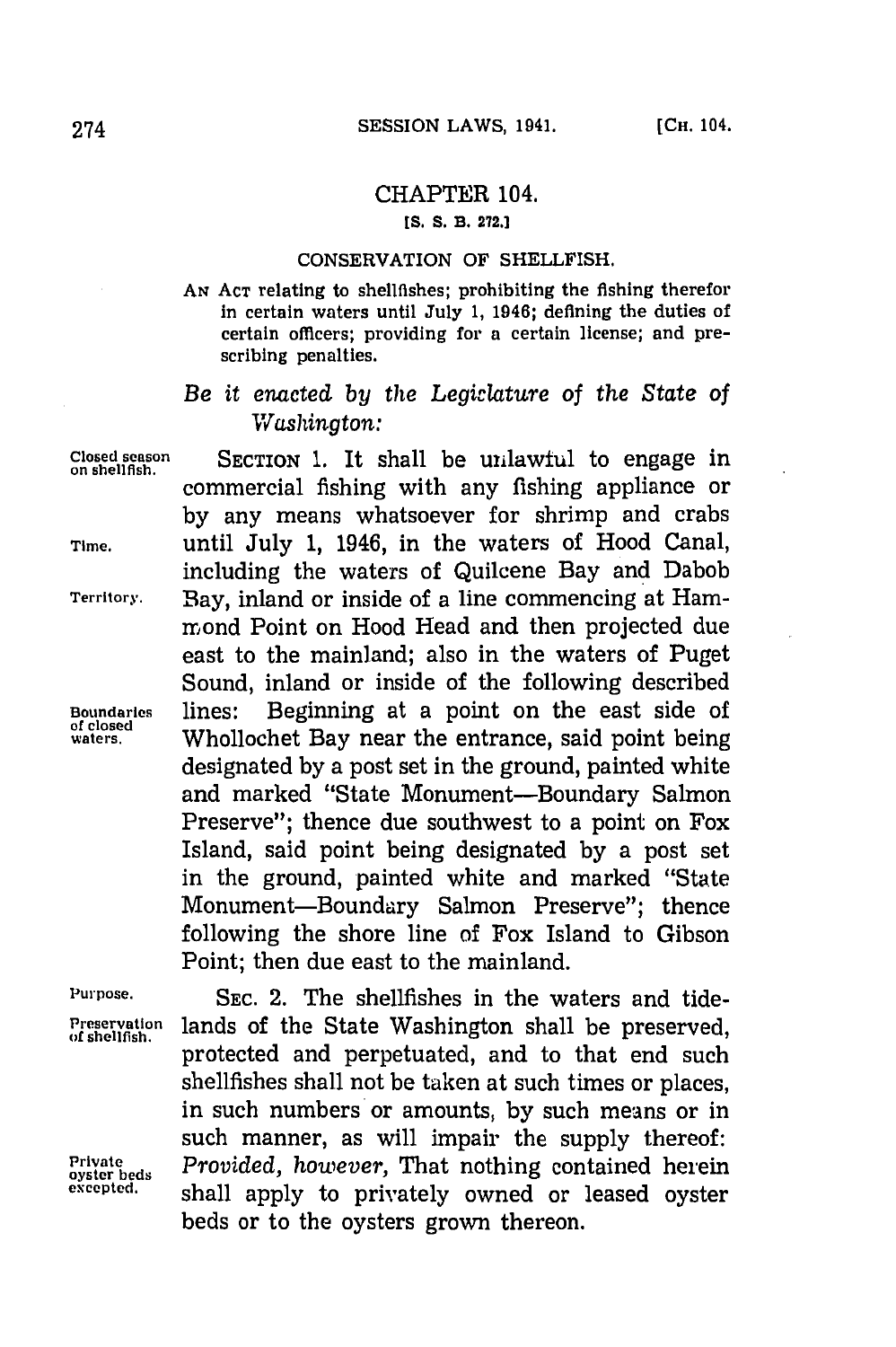SEC. 3. The Director of Fisheries shall have the **Dutles of** organization of **Director** of **Director** or **Director** or **Director** states. power to investigate the habits, supply, and economic uses of, and to classify, the shellfishes in the waters and tidelands of the State of Washington, and, from time to time, make, adopt, amend, and promulgate rules and regulations governing the **Make rules.** taking thereof, **(1)** fixing the times when the taking **Contents..** of the several classes of, and all, shellfishes is prohibited, (2) fixing the numbers or amounts of the several classes of, and all, shellfishes that may be taken, **(3)** specifying and defining the places and waters in which the taking of the several classes of, and all, shellfishes is prohibited, and (4) defining, fixing, and prescribing the kinds of gear, appliances, or other means that may be used in taking the several classes of shellfishes, and the times, places and manner of using the same: *Provided, however*, **Private beds** That nothing herein contained shall apply to privately owned or leased oyster beds or to the oysters grown thereon.

**SEC.** 4. **All** laws relating to the matters referred **Existing laws** to in the last preceding section are hereby repealed **repealed.** as statutes, and are hereby constituted and declared **Exception.** to be operative and to remain in force as the rules and regulations of the Director of Fisheries, until such time as they or any of them are amended, modified, or revoked **by** the Director of Fisheries.

**SEC. 5.** Any person, firm or corporation owning **May obtain clamfarmer,** or leasing any tidelands in the Puget Sound dis- **license.** trict that contains clams or mussels therein may, **by** paying to the State Treasurer on or before the first day of October of each year the sum of two dollars (\$2.00), obtain a clam farmer's license which **Fee.** will entitle the holder thereof to take or sell clams or mussels from any such tidelands owned or leased **by** such person, firm or corporation, from the first **Season.** day of October of each year to the 31st day of March